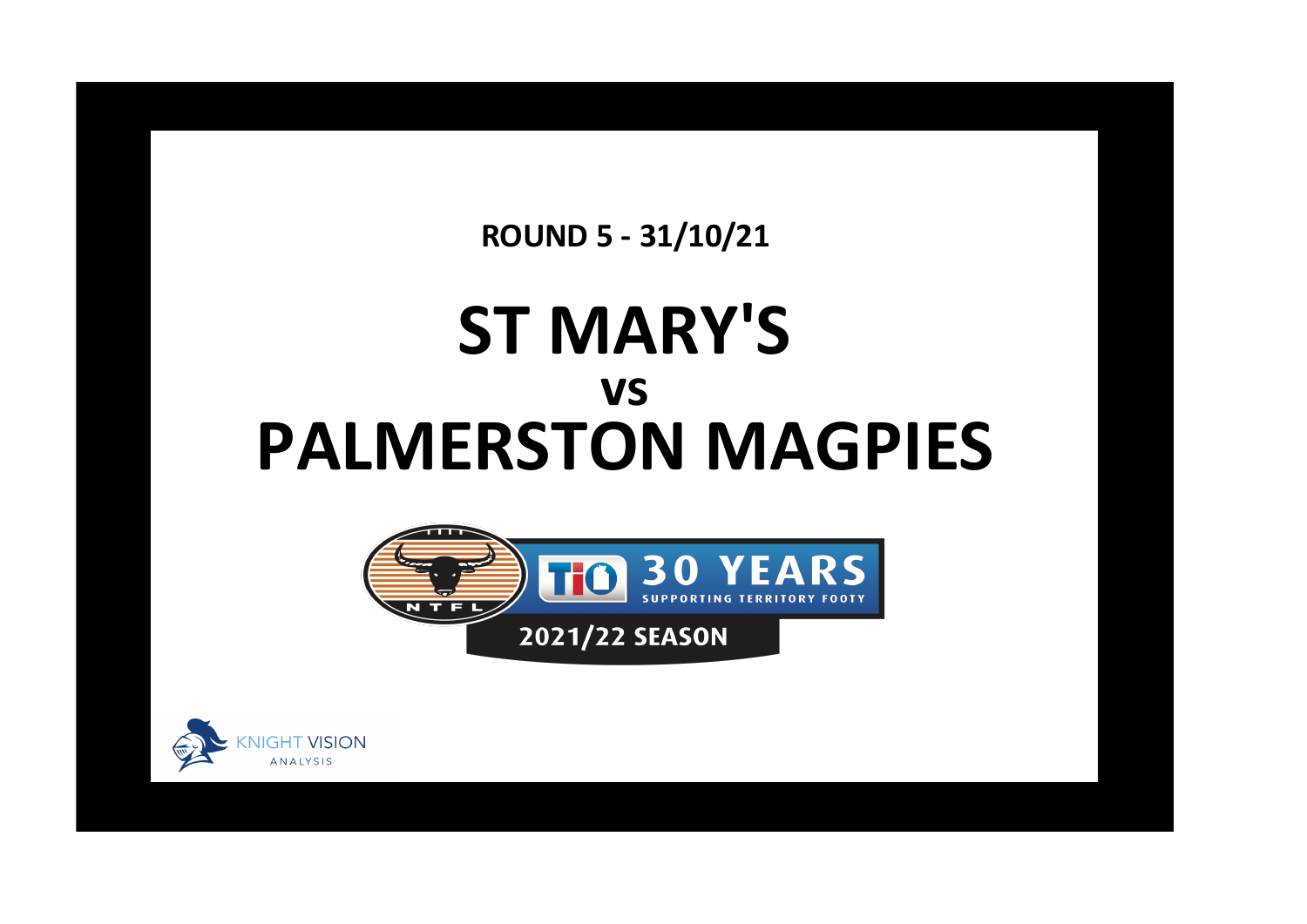|                |                         | <b>St Mary's</b> |      |                         |                          |                | <b>Palmerston Magpies</b> |                |                |                | <b>Differential</b> |                |                |                |              |  |  |
|----------------|-------------------------|------------------|------|-------------------------|--------------------------|----------------|---------------------------|----------------|----------------|----------------|---------------------|----------------|----------------|----------------|--------------|--|--|
| Q1             | Q <sub>2</sub>          | Q <sub>3</sub>   | Q4   | <b>TOTAL</b>            |                          | Q <sub>1</sub> | Q <sub>2</sub>            | Q <sub>3</sub> | Q <sub>4</sub> | <b>TOTAL</b>   | Q1                  | Q <sub>2</sub> | Q <sub>3</sub> | Q <sub>4</sub> | <b>TOTAL</b> |  |  |
| 41             | 40                      | 40               | 63   | 184                     | <b>Kicks</b>             | 46             | 36                        | 47             | 49             | 178            | $-5$                | $+4$           | $-7$           | $+14$          | $+6$         |  |  |
| 21             | 17                      | 22               | 28   | 88                      | <b>Handballs</b>         | 18             | 28                        | 38             | 27             | 111            | $+3$                | $-11$          | $-16$          | $+1$           | $-23$        |  |  |
| 62             | 57                      | 62               | 91   | 272                     | <b>Disposals</b>         | 64             | 64                        | 85             | 76             | 289            | $-2$                | $-7$           | $-23$          | $+15$          | $-17$        |  |  |
| 1.95           | 2.35                    | 1.82             | 2.25 | 2.09                    | <b>K:H Ratio</b>         | 2.56           | 1.29                      | 1.24           | 1.81           | 1.60           | $-0.60$             | $+1.07$        | $+0.58$        | $+0.44$        | $+0.49$      |  |  |
| 66%            | 75%                     | 58%              | 79%  | 71%                     | Kick Eff. %              | 65%            | 72%                       | 62%            | 65%            | 66%            | $+1%$               | $+3%$          | $-4%$          | $+14%$         | $+5%$        |  |  |
| 81%            | 71%                     | 86%              | 79%  | 80%                     | <b>Handball Eff. %</b>   | 67%            | 57%                       | 82%            | 85%            | 74%            | $+14%$              | $+13%$         | $+5%$          | $-7%$          | $+6%$        |  |  |
| 3              | 4                       | 6                | 4    | 17                      | <b>Clangers</b>          | 6              | 5                         | 6              | 6              | 23             | $-3$                | $-1$           | $\mathbf{0}$   | $-2$           | $-6$         |  |  |
| 28             | 28                      | 22               | 22   | 100                     | <b>Cont. Poss</b>        | 23             | 34                        | 34             | 29             | 120            | $+5$                | $-6$           | $-12$          | $-7$           | $-20$        |  |  |
| 36             | 31                      | 40               | 66   | 173                     | <b>Unc. Poss</b>         | 40             | 35                        | 53             | 47             | 175            | $-4$                | $-4$           | $-13$          | $+19$          | $-2$         |  |  |
| 16             | 14                      | 17               | 38   | 85                      | <b>Marks</b>             | 18             | 15                        | 23             | 17             | 73             | $-2$                | $-1$           | $-6$           | $+21$          | $+12$        |  |  |
| 15             | 13                      | 15               | 36   | 79                      | <b>Unc. Marks</b>        | 17             | 14                        | 18             | 16             | 65             | $-2$                | $-1$           | $-3$           | $+20$          | $+14$        |  |  |
| 1              | 1                       | $\overline{2}$   | 2    | 6                       | <b>Cont. Marks</b>       | 1              | 1                         | 5              | $\mathbf 1$    | 8              | $\mathbf{0}$        | $\bf{0}$       | $-3$           | $+1$           | $-2$         |  |  |
| 4              | $\mathbf{1}$            | 3                | 4    | 12                      | <b>Int. Marks</b>        | 2              | $\mathbf{1}$              | 3              | $\mathbf 1$    | $\overline{7}$ | $+2$                | $\mathbf{0}$   | $\mathbf{0}$   | $+3$           | $+5$         |  |  |
| $\overline{2}$ | $\overline{2}$          | 1                | 3    | 8                       | <b>F50 Marks</b>         | 1              | 4                         | 5              | 1              | 11             | $+1$                | $-2$           | $-4$           | $+2$           | $-3$         |  |  |
| 16             | 11                      | 17               | 22   | 66                      | <b>Handball Receives</b> | 12             | 16                        | 29             | 22             | 79             | $+4$                | $-5$           | $-12$          | $\mathbf{0}$   | $-13$        |  |  |
| 23             | 18                      | 17               | 16   | 74                      | <b>Groundball Gets</b>   | 16             | 28                        | 23             | 27             | 94             | $+7$                | $-10$          | $-6$           | $-11$          | $-20$        |  |  |
| 8              | 9                       | 4                | 5    | 26                      | <b>Hitouts</b>           | 3              | 1                         | 4              | 3              | 11             | $+5$                | $+8$           | $\mathbf{0}$   | $+2$           | $+15$        |  |  |
| 7              | $\overline{\mathbf{z}}$ | 6                | 3    | 23                      | <b>Clearances</b>        | 8              | 6                         | 6              | 10             | 30             | $-1$                | $+1$           | $\mathbf{0}$   | $-7$           | $-7$         |  |  |
| 8              | 17                      | 12               | 7    | 44                      | <b>Tackles</b>           | 8              | 6                         | 13             | 10             | 37             | $\mathbf{0}$        | $+11$          | $-1$           | $-3$           | $+7$         |  |  |
| 3              | 3                       | $\mathbf{1}$     | 4    | 11                      | <b>One Percenters</b>    | 5              | 1                         | 4              | 11             | 21             | $-2$                | $+2$           | $-3$           | $-7$           | $-10$        |  |  |
| 1              | $\overline{2}$          | 0                | 4    | $\overline{\mathbf{z}}$ | <b>Spoils</b>            | 3              | $\mathbf{1}$              | 3              | 8              | 15             | $-2$                | $+1$           | $-3$           | $-4$           | $-8$         |  |  |
| 5              | 13                      | 4                | 7    | 29                      | <b>Frees For</b>         | 6              | 6                         | 6              | 5              | 23             | $-1$                | $+7$           | $-2$           | $+2$           | $+6$         |  |  |
| 6              | 6                       | 6                | 5    | 23                      | <b>Frees Against</b>     | 5              | 13                        | 4              | 7              | 29             | $+1$                | $-7$           | $+2$           | $-2$           | $-6$         |  |  |
| 14             | 12                      | 5                | 9    | 40                      | <b>Inside 50s</b>        | 6              | 9                         | 13             | 14             | 42             | $+8$                | $+3$           | $-8$           | $-5$           | $-2$         |  |  |
| 3              | 6                       | 11               | 12   | 32                      | <b>Rebound 50s</b>       | 11             | $\overline{7}$            | 3              | 5              | 26             | $-8$                | $-1$           | $+8$           | $+7$           | $+6$         |  |  |
| 50%            | 50%                     | 40%              | 44%  | 48%                     | Score / 150 %            | 50%            | 44%                       | 54%            | 14%            | 38%            | 0%                  | $+6%$          | $-14%$         | +30%           | $+9%$        |  |  |
| 3              | 5                       | $\overline{2}$   | 4    | 14                      | Goals                    | 3              | 3                         | 2              | 2              | 10             | $\mathbf{0}$        | $+2$           | $\mathbf{0}$   | $+2$           | $+4$         |  |  |
| 4              | $\mathbf{1}$            | $\mathbf 0$      | 0    | 5                       | <b>Behinds</b>           | 0              | $\mathbf{1}$              | 5              | $\mathbf 0$    | 6              | $+4$                | $\mathbf{0}$   | $-5$           | $\mathbf{0}$   | $-1$         |  |  |
| 22             | 31                      | 12               | 24   | 89                      | <b>Score</b>             | 18             | 19                        | 17             | 12             | 66             | $+4$                | $+12$          | $-5$           | $+12$          | $+23$        |  |  |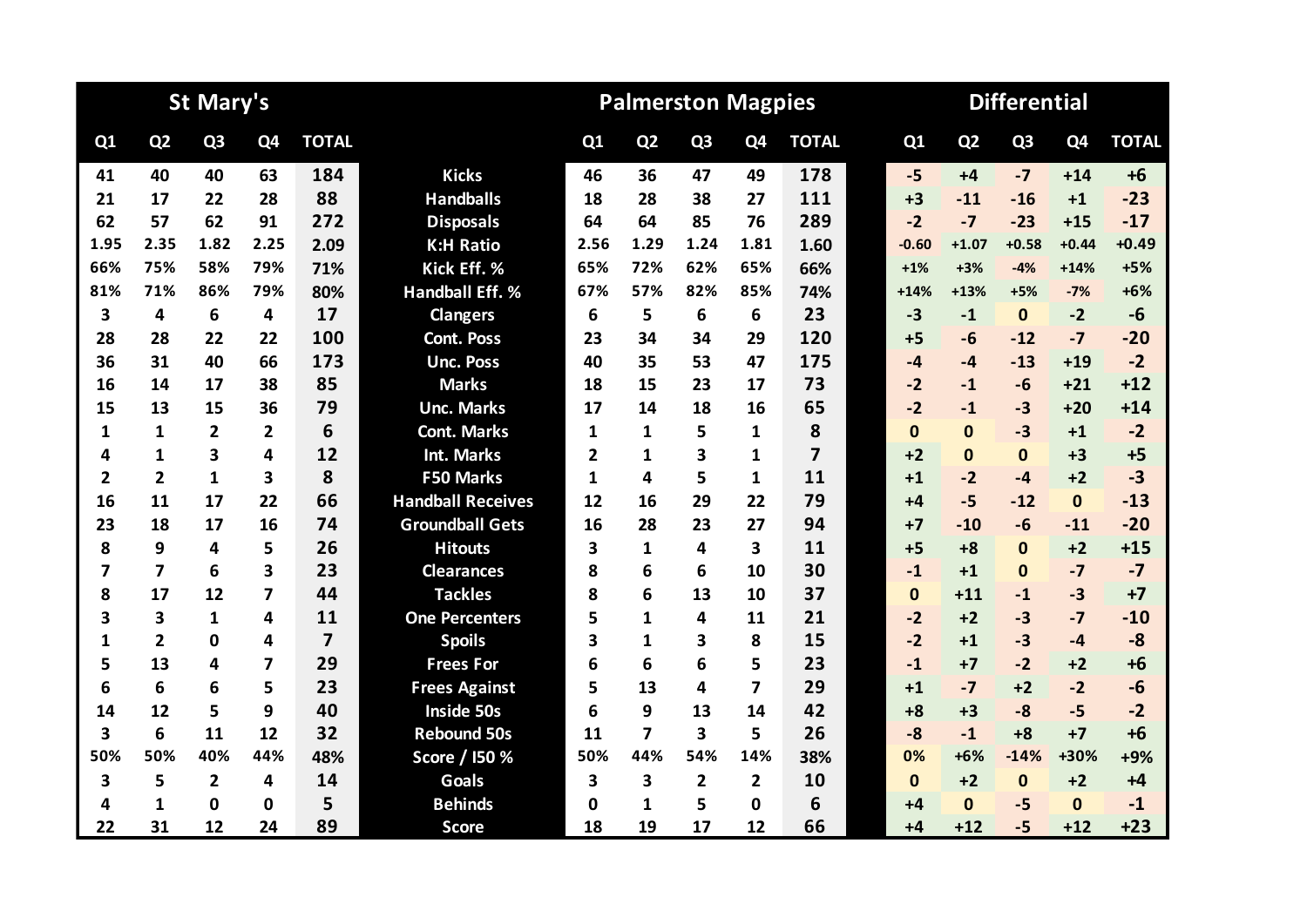|                       |     |       |       |     |             |    |       |      |       |       |      |      | St Mary's  |       |        |       |            |      |       |                |                |                |            |            |    |              |           |
|-----------------------|-----|-------|-------|-----|-------------|----|-------|------|-------|-------|------|------|------------|-------|--------|-------|------------|------|-------|----------------|----------------|----------------|------------|------------|----|--------------|-----------|
| <b>Player</b>         | К   | н     | D     |     | KE% HE% CLG |    | CP    | UP   | М     | UM    | CM   |      | IM F50M HR |       | GBG HO |       | <b>CLR</b> | т    | 1%    | <b>SP</b>      | FF             | FA             | <b>I50</b> | <b>R50</b> | G  | В            | <b>SA</b> |
| 01 Jacob Long         | 19  | 2     | 21    |     | 74% 100%    | 0  | 5     | 16   | 6     | 4     | 2    | 3    | 0          | 9     | 2      | 0     | 0          | 2    | 2     | $\overline{2}$ | 3              | $\overline{2}$ | 3          | 8          | 0  | 0            | 1<br>.    |
| 39 B Browne           | 12  | 6     | 18    | 67% | 100%        |    | 5     | 12   |       | 7     | 0    | 0    | 0          | 4     | 3      | 0     | 0          |      |       |                |                | 0              |            | 5          | 0  | 0            | 0         |
| 40 J Kluske           | 10  | 8     | 18    | 80% | 75%         | 0  |       | 12   | 3     | 3     | 0    | 0    | 0          | 9     | 6      | 0     | 5          | 5    | 0     | 0              |                | 2              | 3          | 1          | 2  | 0            | 2         |
| 29 G McMurtrie        | 12  | 5     | 17    | 75% | 80%         | 0  | 6     | 11   |       | 6     | 1    | 0    |            | 2     | 4      | 0     | 2          | 0    | 0     | 0              | 2              | 0              |            | 1          | 1  | 0            | 0         |
| 31 Z Robinson         | 9   | 8     | 17    | 67% | 88%         | 2  | 4     | 12   | 9     | 9     | 0    | 1    | 1          | 3     | 4      | 0     | 0          | 4    | 1     | 1              | 0              | 0              | 2          | 2          | 1  | 0            | 0         |
| 11 N Yarran           | 10  | 5     | 15    | 60% | 80%         | 2  | 6     | 9    | 3     | 2     | 1    | 0    | 2          | 4     | 3      | 0     |            | 4    | 0     | 0              | 2              | 3              | 5          | 1          | 2  | 0            | 0         |
| 16 J Gallaher         | 10  | 4     | 14    | 90% | 75%         | 0  | 4     | 10   | 5     | 5     | 0    | 0    | 0          | 4     | 4      | 0     | 0          | 0    | 1     | 1              | 0              | 0              | 3          | 2          | 1  | 0            | 0         |
| 26 H Labastida        | 10  | 4     | 14    | 80% | 100%        | 0  | 2     | 12   | 7     | 7     | 0    | 3    | 0          | 4     | 2      | 0     |            | 1    | 0     | 0              | 0              | 0              | 3          | 0          | 0  | 0            | 0         |
| 27 G Gallus           | 8   | 6     | 14    | 88% | 83%         | 1  | 6     | 8    | 6     | 5     | 1    | 4    | 0          | 1     | 5      | 0     | 0          | 3    | 1     | 1              | 1              | 1              | 0          | 2          | 0  | 0            | 0         |
| 33 J Cheek            | 13  |       | 14    | 77% | 100%        | 1  | 9     | 6    | 3     | 3     | 0    | 1    | 0          | 2     | 6      | 0     | 6          | 4    |       | 0              | 4              | 1              | 5          | 0          | 1  | 1            | 0         |
| 42 S Foster           | 9   | 5     | 14    | 67% | 60%         | 3  | 6     |      | 4     | 4     | 0    | 0    | 0          | 2     | 3      | 0     | 1          | 2    | 0     | 0              | 4              | 2              | 0          | 1          | 2  | 0            | 1         |
| 02 C Hutt             | 9   | 3     | 12    | 67% | 67%         | 0  | 6     |      | 3     | 3     | 0    | 0    | 0          | 2     | 5      | 0     | 0          | 4    |       | 1              | 2              | 1              | 0          | 2          | 0  | 0            | 0         |
| 17 A Hildebrandt      | 6   | 6     | 12    | 83% | 83%         | 1  | 4     | 9    | 2     | 2     | 0    | 0    | 0          | 7     | 2      | 0     | 2          | 4    | 0     | 0              | $\overline{2}$ | 0              | 3          | 0          | 0  | 0            | 1         |
| 35 M Wilkinson        | 9   | 2     | 11    | 67% | 100%        |    | 7     | 4    | 2     | 2     | 0    | 0    | 0          | 1     | 6      | 0     | 2          | 1    | 1     | 0              | 2              | 1              | 3          | 4          | 0  | 0            | 1         |
| 37 T Woods            | 9   | 2     | 11    | 33% | 100%        | 2  | 2     | 10   | 6     | 6     | 0    | 0    | 4          | 4     | 2      | 0     | 0          | 1    | 1     | 0              | 0              | 1              | 2          | 0          | 2  | 2            | 2         |
| 10 S Rioli            | 5   | 5     | 10    | 80% | 60%         | 1  | 3     |      | 2     | 2     | 0    | 0    | 0          | 3     | 3      | 0     | 0          | 1    | 0     | 0              | 0              | 0              | 1          | 0          | 1  | 0            | 3         |
| 12 I Baldock          | 3   | 4     | 7     | 67% | 50%         | 1  | 4     | 3    | 3     | 3     | 0    | 0    | 0          | 0     | 4      | 0     | 0          | 0    | 0     | 0              | 0              | 0              | 1          | 0          | 0  | 0            | 0         |
| 21 Braxton Ah Mat     | 4   | 3     | 7     | 75% | 100%        | 0  | 3     | 3    | 2     | 2     | 0    | 0    | 0          | 1     | 3      | 10    | 0          | 0    | 1     | 0              | 0              | 3              | 0          | 1          | 0  | 0            | 0         |
| 22 P Cockatoo-Collins | 4   | 3     | 7     | 50% | 67%         | 0  | 2     | 5    | 1     | 1     | 0    | 0    | 0          | 3     |        | 0     | 0          | 1    | 0     | 0              | 1              | 0              | 1          | 0          | 0  | $\mathbf{1}$ | 1         |
| 20 R Smith            | 3   | 3     | 6     | 67% | 100%        | 0  | 4     | 2    | 3     | 2     | 1    | 0    | 0          | 0     | 2      | 16    | 1          | 1    | 0     | 0              |                | 2              | 0          | 1          | 0  | 0            | 0         |
| 34 S Tyson            | 4   | 2     | 6     | 50% | 0%          | 0  | 2     | 4    | 1     | 1     | 0    | 0    | 0          | 1     | 1      | 0     | 0          | 2    | 0     | 0              | 2              | $\overline{2}$ | 2          | 1          | 1  | 0            | 1         |
| 04 N Paredes          | 3   | 1     | 4     |     | 33% 100%    | 1  | 3     | 1    | 0     | 0     | 0    | 0    | 0          | 0     | 3      | 0     | 1          | 2    | 0     | 0              | 0              | 2              | 1          | 0          | 0  | 0            | 0         |
|                       |     |       |       |     |             |    |       |      |       |       |      |      |            |       |        |       |            |      |       |                |                |                |            |            |    |              |           |
| <b>SMFC</b>           | 184 | 88    | 272   | 71% | 80%         | 17 | 100   | 173  | 85    | 79    | 6    | 12   | 8          | 66    | 74     | 26    | 23         | 44   | 11    |                | 29             | 23             | 40         | 32         | 14 | 5            | 13        |
| <b>PMFC</b>           | 178 | 111   | 289   |     | 66% 74%     | 23 | 120   | 175  | 73    | 65    | 8    | 7    | 11         | 79    | 94     | 11    | 30         | 37   | 21    | 15             | 23             | 29             | 42         | 26         | 10 | 6            | 14        |
| <b>Differential</b>   | +6  | $-23$ | $-17$ | +5% | $+6%$       | -6 | $-20$ | $-2$ | $+12$ | $+14$ | $-2$ | $+5$ | -3         | $-13$ | $-20$  | $+15$ | $-7$       | $+7$ | $-10$ | -8             | $+6$           | -6             | -2         | $+6$       | +4 | -1           | $-1$      |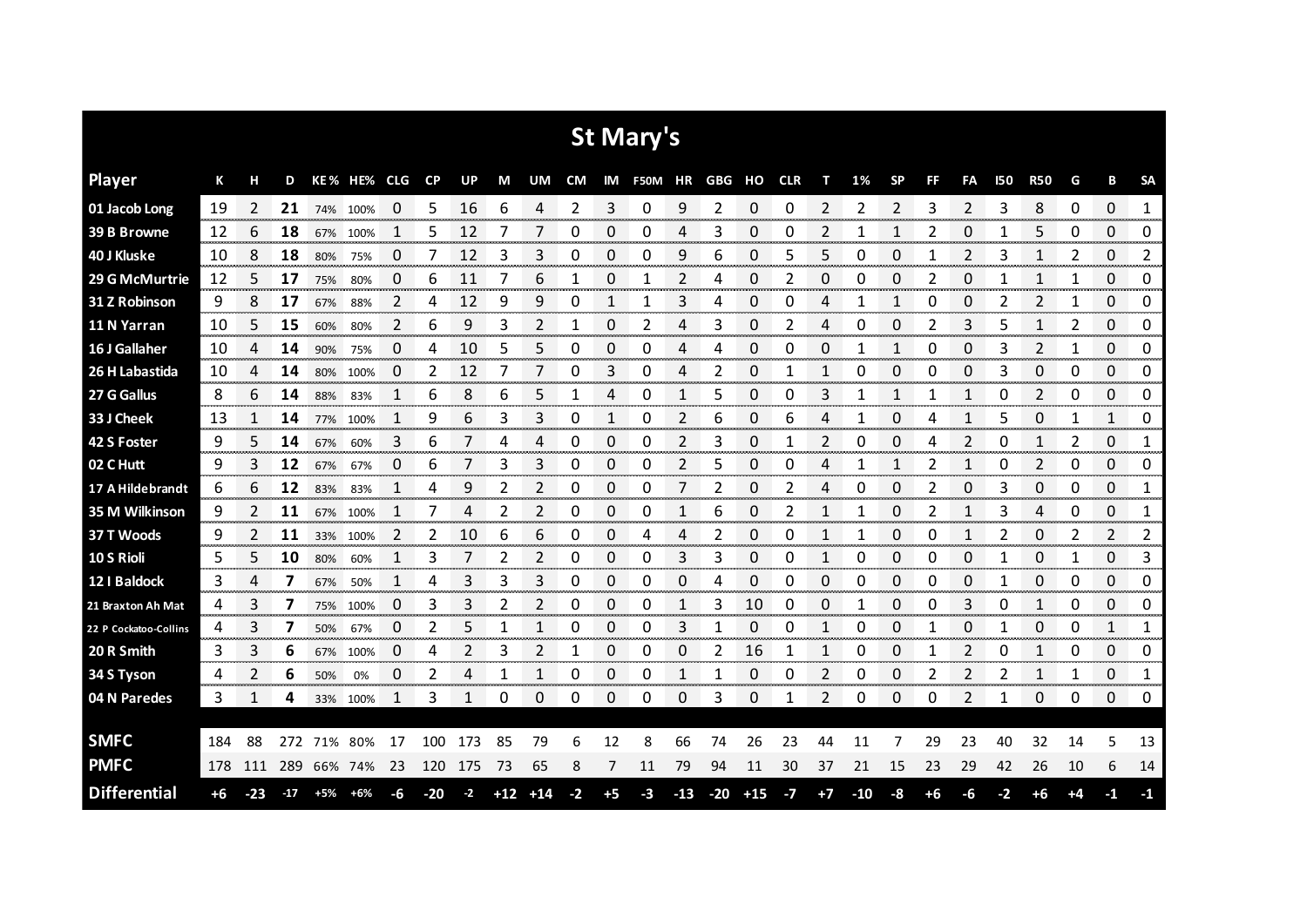|                     |     |       |       |             |             |             |           |      |       |              |      |          | <b>Palmerston Magpies</b> |       |       |       |            |      |       |           |    |                |      |              |    |              |              |
|---------------------|-----|-------|-------|-------------|-------------|-------------|-----------|------|-------|--------------|------|----------|---------------------------|-------|-------|-------|------------|------|-------|-----------|----|----------------|------|--------------|----|--------------|--------------|
| <b>Player</b>       | К   |       | D     |             | KE% HE%     | <b>CLG</b>  | <b>CP</b> | UP   | М     | UM           | CM   |          | IM F50M HR GBG HO         |       |       |       | <b>CLR</b> | т    | 1%    | <b>SP</b> | FF | FA             | 150  | <b>R50</b>   | G  | в            | <b>SA</b>    |
| 36 Aaron Davey      | 25  | 3     | 28    |             | 80% 100%    |             | 4         | 24   |       | 7            | 0    | 3        | 0                         | 10    | 4     | 0     | 0          | 0    |       | 1         |    | 0              |      | 8            | 0  | 0            | 0<br>------  |
| 20 E Guthrie        | 11  | 12    | 23    | 64%         | 67%         | 3           | 12        | 11   | 4     | 4            | 0    | 0        | 0                         | 5     | 12    | 0     | 4          | 2    | 2     | 1         | 1  | 0              | 3    | 2            | 0  | 0            | 1<br>ananana |
| 02 R Warfe          | 16  | 5     | 21    | 63%         | 80%         | 2           | 8         | 14   | 6     | 6            | 0    | 0        | 0                         |       | 6     | 0     | 0          | 4    |       | 0         |    | 1              | 3    | 1            |    | 1            | 1            |
| 15 M Sutton         | 15  | 6     | 21    | 67%         | 67%         | 1           | 9         | 13   | 5     | 4            | 1    | 0        | 0                         | 6     | 5     | 0     | 3          | 6    | 3     | 2         | 4  | 1              | 4    | 1            | 1  | 1            | 2            |
| 03 Alwyn Davey      | 14  | 6     | 20    | 64%         | 33%         | 1           | 6         | 15   | 7     | 7            | 0    | 1        | 0                         | 6     | 6     | 0     | 1          | 0    | 2     | 0         | 0  | $\mathbf{1}$   | 2    | 2            | 0  | $\Omega$     | 1            |
| 06 S Lampton        | 12  | 6     | 18    | 83%         | 50%         | 2           | 6         | 12   | 4     | 4            | 0    | 0        | 0                         | 5     | 5     | 0     | 0          | 1    | 0     | 0         | 2  | $\overline{2}$ | 5    | 1            | 0  | 0            | 2            |
| 08 L Flanagan       | 12  | 6     | 18    | 75%         | 67%         | 1           | 8         | 11   | 2     | 2            | 0    | 0        | 0                         | 6     | 8     | 0     |            | 1    | 1     | 0         | 0  | 2              |      | 3            | 0  | 0            | 0            |
| 11 W Rowbottom      | 6   | 12    | 18    | 33%         | 83%         | $\mathbf 1$ | 14        | 4    | 3     | 3            | 0    | 0        | 1                         | 0     | 9     | 6     | 9          | 3    | 0     | 0         | 5  | 2              | 3    | $\mathbf{1}$ | 0  | 0            | 1            |
| 32 R Riddoch        | 11  | 5     | 16    |             | 64% 100%    | 2           | 5         | 12   | 4     | 4            | 0    | 0        | 1                         | 8     | 4     | 0     | 3          | 4    | 2     | 2         | 1  | $\mathbf{1}$   | 2    | $\mathbf{1}$ | 0  | 0            | 2            |
| 21 C Williams       | 9   | 6     | 15    | 67%         | 100%        | $\mathbf 1$ | 4         | 10   | 3     | 3            | 0    | 0        | 0                         | 4     | 4     | 0     | 3          | 1    | 0     | 0         | 0  | $\mathbf{1}$   | 3    | 0            | 0  | 2            | 2            |
| 22 D Stafford       | 11  | 3     | 14    | 55%         | 67%         | 0           | 9         | 5    | 6     | 3            | 3    | 0        | 5                         | 2     | 5     | 0     |            | 1    |       | 1         |    | 1              |      | 0            | 5  | $\mathbf{1}$ | 0            |
| 16 B Ugle           | 6   | 6     | 12    | 83%         | 67%         | 0           | 6         | 7    | 6     | 4            | 2    | 1        | 1                         | 2     | 3     | 0     | 0          | 2    |       | 1         | 1  | 2              | 3    | 0            | 1  | 0            | 0            |
| 31 J Baird          | 1   | 9     | 10    | 100%        | 67%         | 0           | 3         | 6    | 1     | $\mathbf{1}$ | 0    | $\Omega$ | 0                         | 4     | 3     | 0     | 0          | 3    | 0     | 0         | 1  | $\mathbf{1}$   | 2    | 0            | 0  | $\Omega$     | 1            |
| 34 D Corbett        | 6   | 4     | 10    | 50%         | 75%         | 1           | 5         | 5    | 5     | 4            | 1    | 0        | 1                         | 0     | 4     | 5     | 2          | 0    | 0     | 0         | 0  | 2              | 2    | 1            | 1  | 0            | 0            |
| 09 B McMahon        | 6   | 3     | 9     | 50%         | 67%         | 2           | 5         |      | Ω     | 0            | 0    | 0        | 0                         | 4     | 5     | 0     | 2          |      | O     | 0         | 0  | 2              |      |              | 0  | 0            | 0            |
| 23 P Walton         | 2   | 6     | 8     | 100%        | 83%         | 0           | Δ         | Δ    | 2     | 2            | 0    | 0        | 0                         | 2     |       | 0     | 0          | 0    |       | 2         | 3  |                | C    |              | 0  | 0            | 0<br>manan m |
| 13 J Cole           | 3   | 4     |       |             | 33% 100%    | 2           | 3         | 4    |       |              |      |          | 0                         | 2     | 2     | 0     | 0          |      | 3     | 2         | 0  | 3              | 0    | 2            | 0  | 0<br>mana an | 0            |
| 24 F Kinthari       | 4   | 3     |       | 50%         | 100%        | 0           |           | 6    | 3     | 3            | 0    | 0        | 2                         | 2     |       | 0     | 0          | 3    | 0     | 0         | 0  | 0              |      | 0            | 0  |              | 0            |
| 01 K Groves         | 2   | 3     | 5     | 100%        | 67%         | 0           | 2         | 3    | 1     |              | 0    | 0        | 0                         | 2     | 2     | 0     | 0          | 1    | 0     | 0         | 0  | 0              |      |              |    | 0            | 0            |
| 30 C Hampton-Timms  | 5   | 0     | 5     | 20%         | #####       | 2           | 2         | 4    | 2     | 2            | 0    | 1        | 0                         | 2     | 2     | 0     |            | 0    | 0     | 0         | 0  | 4              | 3    | 0            | 0  | 0            | 1<br>ana ara |
| 28 K Annand         | 0   | 3     | 3     | ##### 67%   |             | 0           | 4         | 0    | 0     | 0            | 0    | 0        | 0                         | 0     | 3     | 0     | 0          | 2    | 3     | 3         |    | 2              | 0    | 0            | 0  | 0            | 0            |
| 29 J Shea           | 0   | 0     | 0     |             | ##### ##### | 0           | 0         | 0    | 0     | 0            | 0    | 0        | 0                         | 0     | 0     | 0     | 0          | 0    | 0     | 0         | 0  | 0              | 0    | 0            | 0  | 0            | 0            |
|                     |     |       |       |             |             |             |           |      |       |              |      |          |                           |       |       |       |            |      |       |           |    |                |      |              |    |              |              |
| <b>PMFC</b>         | 178 | 111   | 289   |             | 66% 74%     | 23          | 120       | 175  | 73    | 65           | 8    | 7        | 11                        | 79    | 94    | 11    | 30         | 37   | 21    | 15        | 23 | 29             | 42   | 26           | 10 | 6            | 14           |
| <b>SMFC</b>         | 184 | 88    |       | 272 71% 80% |             | 17          | 100       | 173  | 85    | 79           | 6    | 12       | 8                         | 66    | 74    | 26    | 23         | 44   | 11    | 7         | 29 | 23             | 40   | 32           | 14 | 5            | 13           |
| <b>Differential</b> | -6  | $+23$ | $+17$ | -5%         | -6%         | +6          | $+20$     | $+2$ | $-12$ | $-14$        | $+2$ | -5       | $+3$                      | $+13$ | $+20$ | $-15$ | $+7$       | $-7$ | $+10$ | $+8$      | -6 | +6             | $+2$ | -6           |    | $+1$         | $+1$         |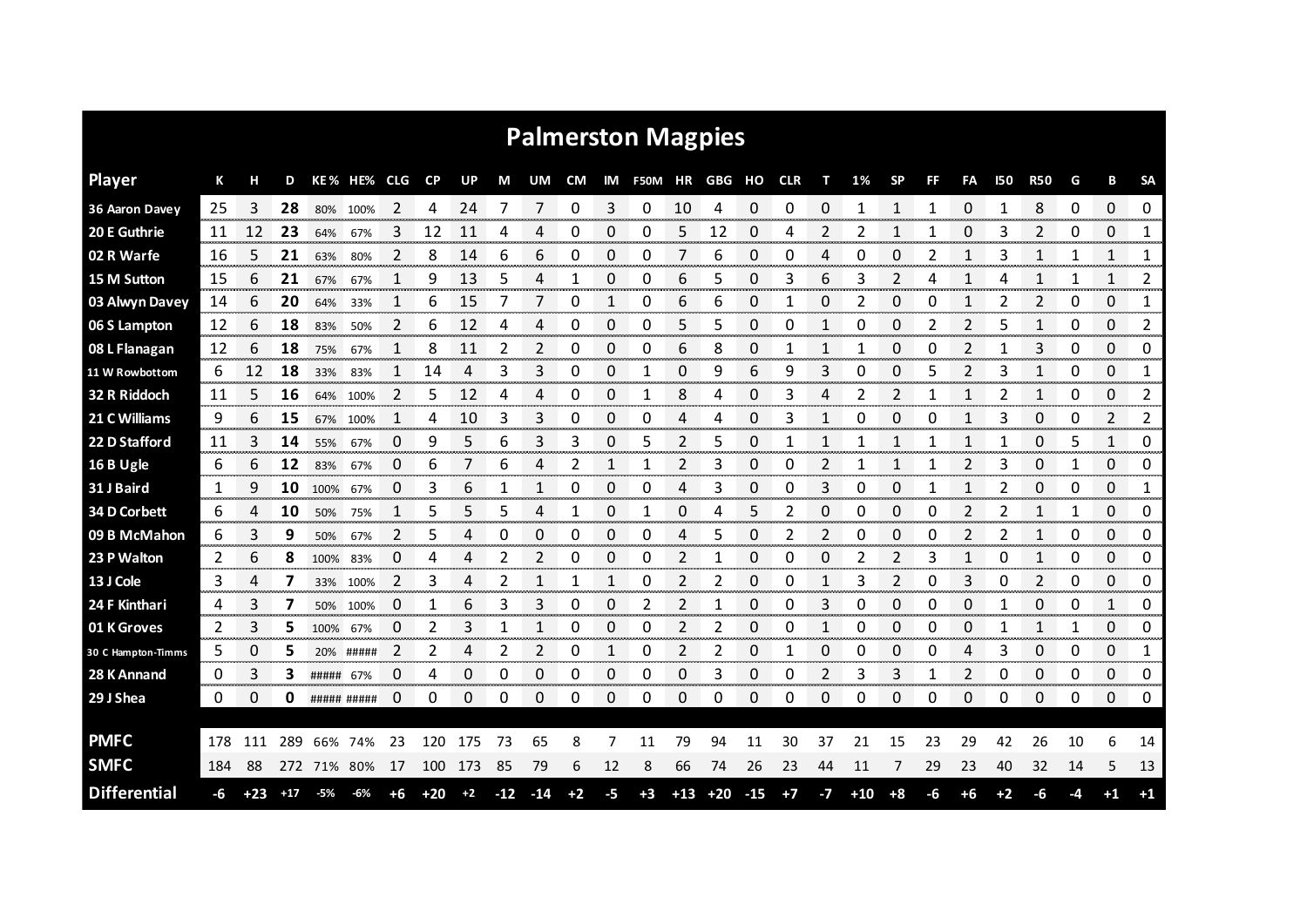|                        |             | <b>Score Sources</b> |
|------------------------|-------------|----------------------|
|                        | <b>SMFC</b> | <b>PMFC</b>          |
| <b>Turnover</b>        | 9.2.56      | 6.6.42               |
| <b>Stoppage</b>        | 4.2.26      | 3.0.18               |
| <b>Kick In</b>         | 1.1.7       | 1.0.6                |
| <b>TOTAL</b>           | 14.5.89     | 10.6.66              |
|                        |             | Defensive 50         |
| <b>Turnover</b>        | 4.1.25      | 2.2.14               |
| <b>Stoppage</b>        | 0.0.0       | 0.0.0                |
| <b>Kick In</b>         | 1.1.7       | 1.0.6                |
| <b>TOTAL</b>           | 5.2.32      | 3.2.20               |
|                        |             | <b>Midfield</b>      |
| <b>Turnover</b>        | 5.1.31      | 4.3.27               |
| <b>Centre Bounce</b>   | 1.1.7       | 2.0.12               |
| <b>B/ARC Stoppages</b> | 1.0.6       | 1.0.6                |
| <b>TOTAL</b>           | 7.2.44      | 7.3.45               |
|                        |             | Forward 50           |
| <b>Turnover</b>        | 0.0.0       | 0.1.1                |
| <b>Stoppage</b>        | 2.1.13      | 0.0.0                |
| <b>TOTAL</b>           | 2.1.13      | 0.1.1                |